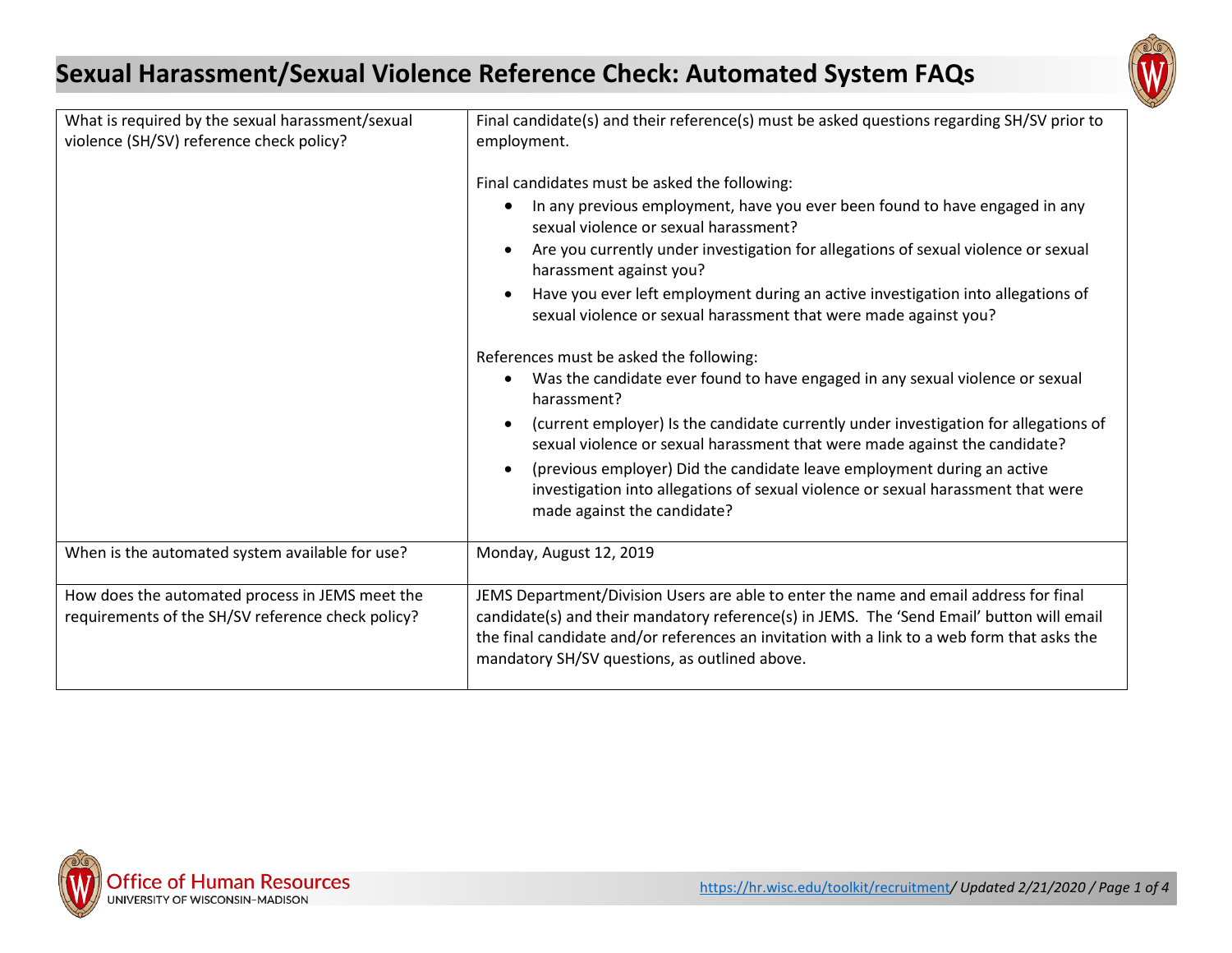

| What system do I use to initiate the automated process<br>to ask the SH/SV questions? | The automated process is located in JEMS. The JEMS system used is based on the<br>recruitment type and employee class. Please see the table below. |                                                                                                                                                                                                                                                                    |                    |  |
|---------------------------------------------------------------------------------------|----------------------------------------------------------------------------------------------------------------------------------------------------|--------------------------------------------------------------------------------------------------------------------------------------------------------------------------------------------------------------------------------------------------------------------|--------------------|--|
|                                                                                       | Employee<br>Category                                                                                                                               | <b>Recruitment Type</b>                                                                                                                                                                                                                                            | <b>JEMS System</b> |  |
|                                                                                       | FAASLI, CP, CJ                                                                                                                                     | Internal/Open Recruitment, Waiver, Search<br>Firm, Centralized Recruitment: Custodians                                                                                                                                                                             | <b>JEMS PVL</b>    |  |
|                                                                                       | <b>FAASLI</b>                                                                                                                                      | No Recruitment/Waiver Required                                                                                                                                                                                                                                     | <b>JEMS Hire</b>   |  |
|                                                                                       |                                                                                                                                                    | *If you are hiring a CP or CJ and the recruitment/waiver was initiated in JEMS CHRIS-HR on<br>11/22/2019 or prior, complete the SH/SV process in JEMS CHRIS-HR.                                                                                                    |                    |  |
| When does the link to the web form expire?                                            | The link will expire after 10 days.                                                                                                                |                                                                                                                                                                                                                                                                    |                    |  |
| Is the link secure?                                                                   |                                                                                                                                                    | Yes. The address is https://hr.wisc.edu/sh-shcheck and each will have a unique key.                                                                                                                                                                                |                    |  |
| Can the link be reused?                                                               |                                                                                                                                                    | No. Once the web form has been completed, the link will become inactive.                                                                                                                                                                                           |                    |  |
| How many times can the invitation be sent to the final                                |                                                                                                                                                    | The invitation can be sent as many times as needed, however, it can only be completed                                                                                                                                                                              |                    |  |
| candidate and/or reference to complete the web form?                                  | or reference.                                                                                                                                      | once. The date sent field will automatically show the most recent request but the email<br>counter will show the total number of requests that have been sent to each final candidate                                                                              |                    |  |
| Is it mandatory to use the automated SH/SV process in<br>JEMS?                        | documented.                                                                                                                                        | No, although it is strongly encouraged because it meets the policy requirements in a<br>consistent manner and documents all required information. Division HR may ask the<br>required SH/SV questions an alternate way (phone, email) as long as the responses are |                    |  |

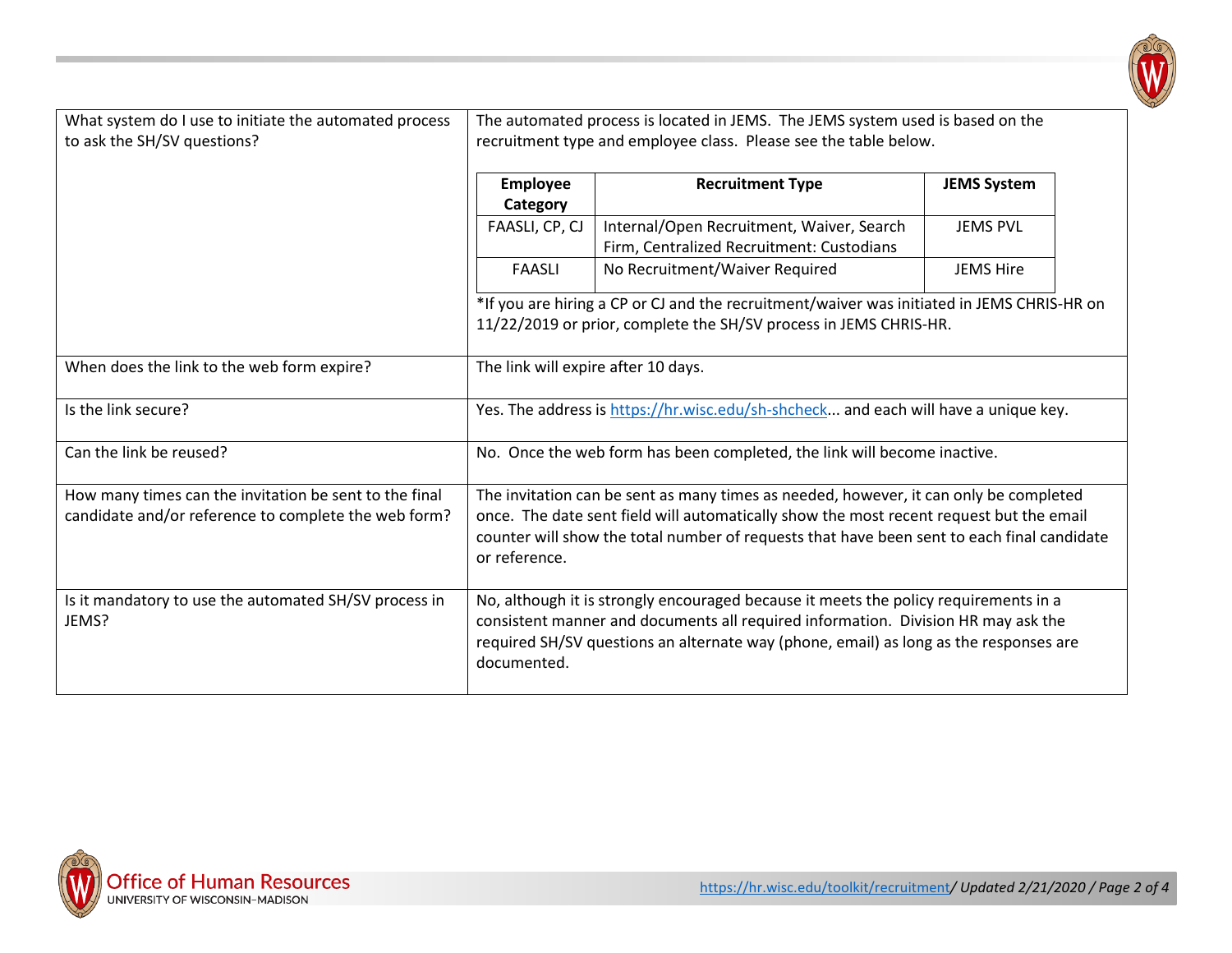

| If the final candidate answered the SH/SV questions in<br>TREMS, does the request need to be sent through JEMS<br>too? | No. As long as the final candidate(s) have answered the SH/SV questions through TREMS,<br>they do not need to be sent the request through JEMS. Please verify the responses through<br>the SH/SV Application Questions report on the Job Card (in TREMS). However, the Final<br>Candidate(s) name MUST be entered on the 'Email Request' tab in the automated process<br>as it is used to populate in the email to the reference(s).<br>JEMS Division Users are able to manually enter the Final Candidate(s) responses to the<br>mandatory SH/SV questions from TREMS in JEMS on the 'Responses' tab.<br>Please note, the mandatory SH/SV questions for final candidates were added to applications<br>in TREMS on March 11, 2019 and removed on September 11, 2019. |
|------------------------------------------------------------------------------------------------------------------------|-----------------------------------------------------------------------------------------------------------------------------------------------------------------------------------------------------------------------------------------------------------------------------------------------------------------------------------------------------------------------------------------------------------------------------------------------------------------------------------------------------------------------------------------------------------------------------------------------------------------------------------------------------------------------------------------------------------------------------------------------------------------------|
| I don't know who to contact at UW-Madison or another<br>UW System institution. Where can I find this<br>information?   | This information can now be found a couple of places:<br>1) Contact information can be found via the SH/SV Contacts lookup via the automated<br>process in JEMS.<br>Contact list uploaded to BOX (HR Reps > P-File and SH/SV Reference Check<br>2)<br>Information > SH/SV Contact List)<br>Contact UW-Madison's Office of Human Resources at accesscenter@ohr.wisc.edu<br>3)<br>for assistance. Please note, the Access Center will not respond to SH/SV questions<br>or contact other institutions on your behalf.                                                                                                                                                                                                                                                   |
| The SH/SV contact information for my division is<br>incorrect. How do I update it?                                     | It is the Division's responsibility to ensure their SH/SV contact information is correct. Please<br>send updated contact information to UW Jobs via uwjobs@wisc.edu.                                                                                                                                                                                                                                                                                                                                                                                                                                                                                                                                                                                                  |
| Who can send the email requests to final candidates<br>and/or references?                                              | Both JEMS Department and Division Users can initiate the process by entering the name,<br>email and clicking the 'Send Email' button in JEMS. Permissions are based on current JEMS<br>access.<br>Please keep in mind, the Final Candidate Name is required in order to send Reference<br>emails.                                                                                                                                                                                                                                                                                                                                                                                                                                                                     |